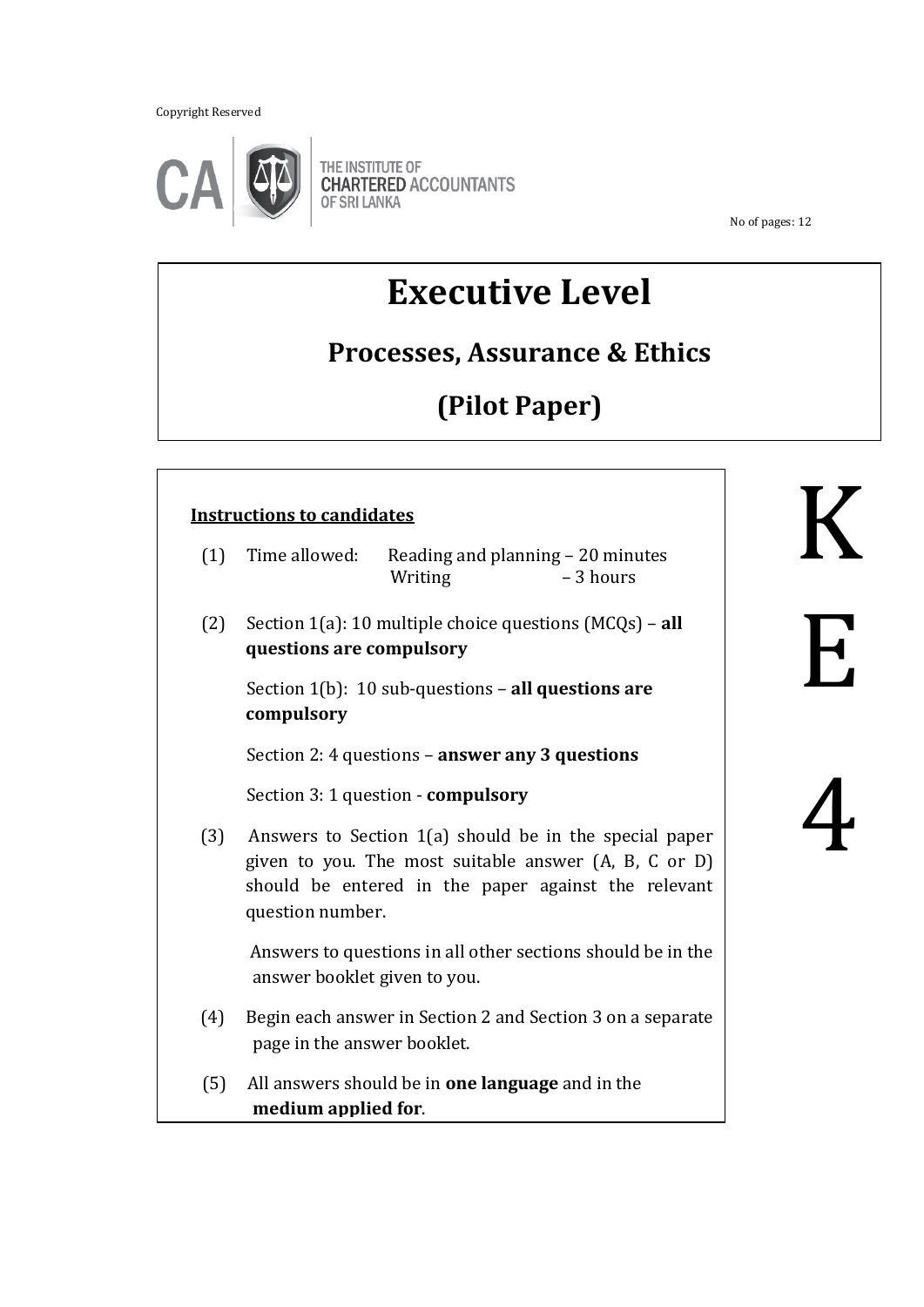# **SECTION 1**

*All questions are compulsory. Total marks for Section 1 is 50 marks. Recommended time for the section is 90 minutes.*

#### **Question 01**

**1(a):** You are required to choose the most appropriate answer.

(Total 20 marks)

- 1.1. A "payment voucher" is originated at the point of,
	- A. Accepting goods to the warehouse
	- B. Accepting cash / cheques from customers by the cashier
	- C. Placing orders to procure goods
	- D. Settling dues by cash / cheque by an entity

#### **(2 marks)**

1.2. If the internal control system of an entity is operating effectively:

- A. All policies and procedures introduced by the management would be adhered to by the staff.
- B. Staff would adhere to policies and procedures introduced by the management when it is convenient to follow them.
- C. Policies and procedures introduced by the management would be followed in the presence of internal auditors.
- D. There cannot be any instances for any member of staff to commit fraud and errors.

## **(2 marks)**

1.3. "Tests of control are performed, only on those controls that the auditor has determined are suitably designed to prevent or detect and correct a material misstatement of an assertion."

Which one of the following is not a test of control?

- A. Inquiry of appropriate client personnel.
- B. Inspections of documents and reports indicating the performance of policies and procedures.
- C. Performing analytical procedures.
- D. Observation of the application of the policies and procedures.

**(2 marks)**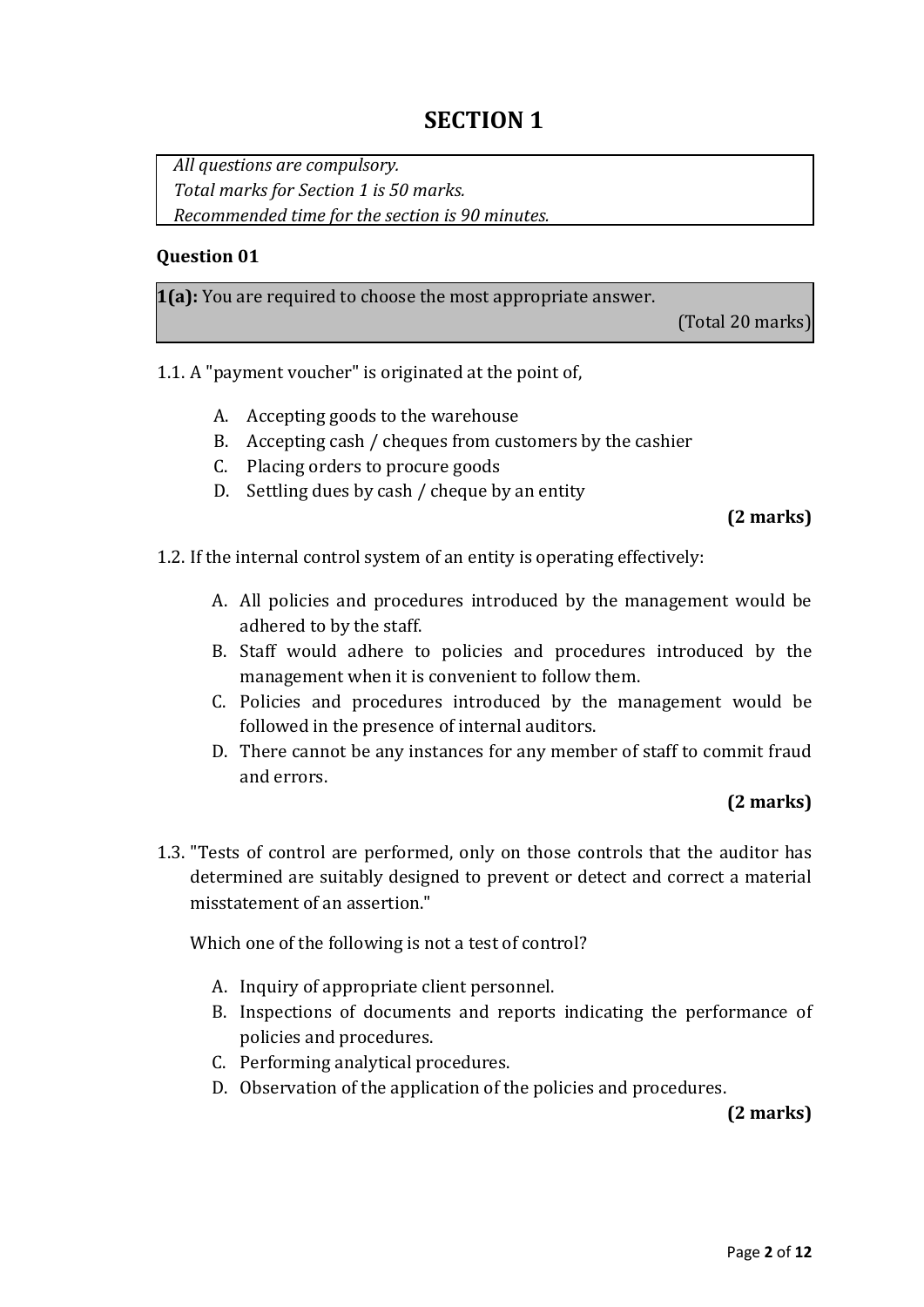1.4. Saman has been asked to prepare a presentation for the directors of his company on good governance.

Which one of the following areas should not be included in his presentation?

- A. Risk management
- B. Internal controls
- C. Maximising shareholder wealth
- D. Accountability to stakeholders

# **(2 marks)**

- 1.5. Which one of the following indicates a presence of a personnel risk of fraud?
	- A. Segregation of duties
	- B. High staff morale
	- C. Staff not taking their full holiday entitlement
	- D. Consultative management style

# **(2 marks)**

- 1.6. Which one of the following payment modes carries a higher risk in the importation of goods?
	- A. Open account
	- B. Letter of Credit (LC)
	- C. Telegraphic transfer
	- D. Bill of exchange

# **(2 marks)**

1.7. An auditor has received a letter from a bank requesting financial information about one of its clients who has applied for a loan. The bank has requested this information as soon as possible, by fax or e-mail.

Which of the following ethical principles, identified in the Code of Ethics, is raised by the decision of the auditor in responding to this request?

- A. Objectivity
- B. Confidentiality
- C. Professional competence
- D. Integrity

# **(2 marks)**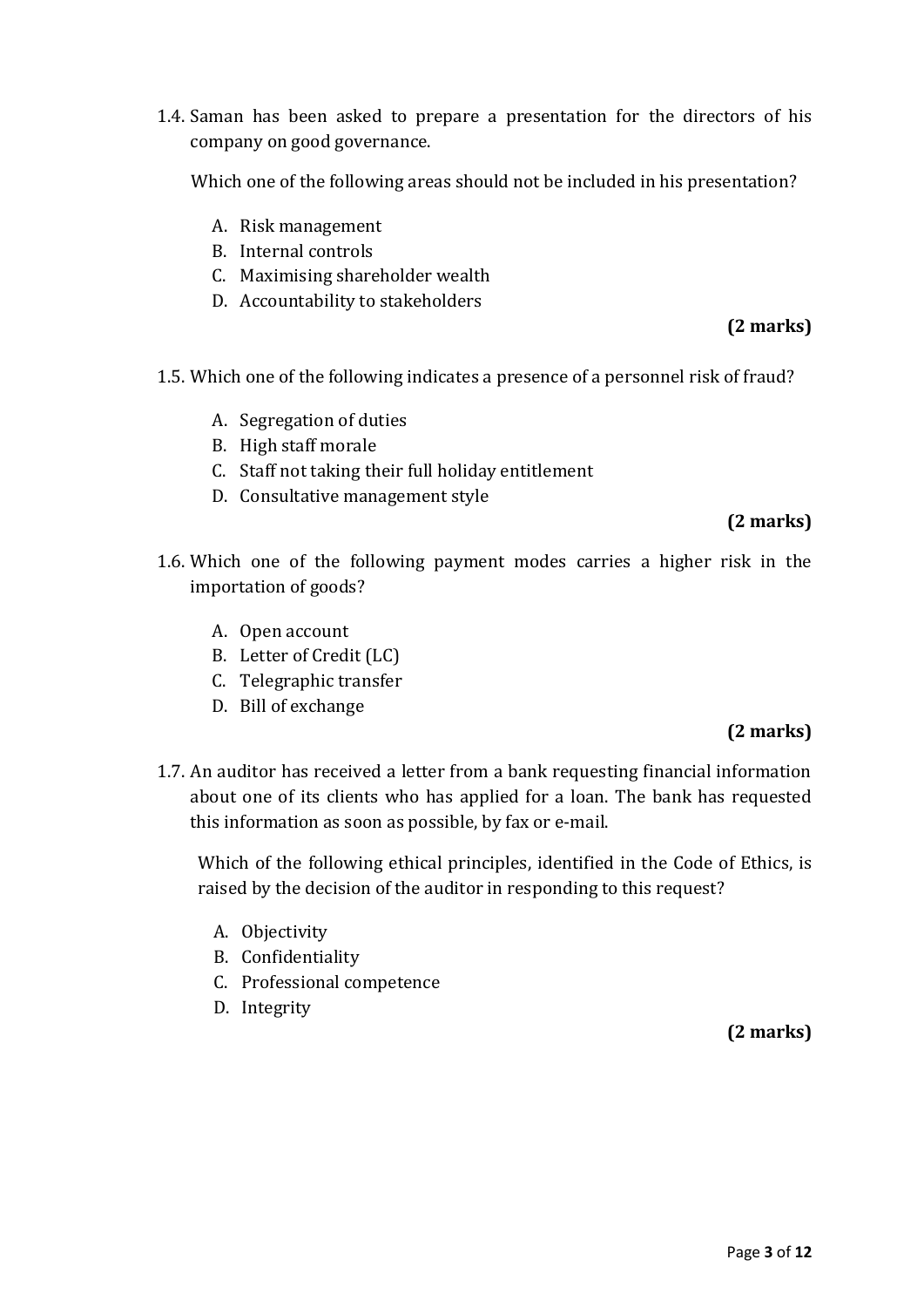- 1.8. Which of the following factors would most likely be considered as an inherent limitation to an entity's internal controls?
	- A. The complexity of the information processing system.
	- B. The ineffectiveness of the board of directors.
	- C. Human judgment in the decision making process.
	- D. The lack of management incentive to improve the control environment.

 **(2 marks)**

1.9. The accountant of an entity has detected that fictitious purchases have been recorded by the purchasing clerk.

This indicates the absence of which of the following controls?

- A. Purchase invoices are independently matched with purchase orders & Goods Received Notes (GRNs).
- B. GRNs require the signature of the individual who authorized the purchase.
- C. GRNs are pre-numbered in sequential order.
- D. Purchase orders are serially pre numbered.

# **(2 marks)**

- 1.10. Which of the following is not a fundamental principle of the Code of Ethics of the Institute of Chartered Accountants of Sri Lanka?
	- A. Professional behaviour
	- B. Professional competence and due care
	- C. Integrity
	- D. Corporate social responsibility

**(2 marks)**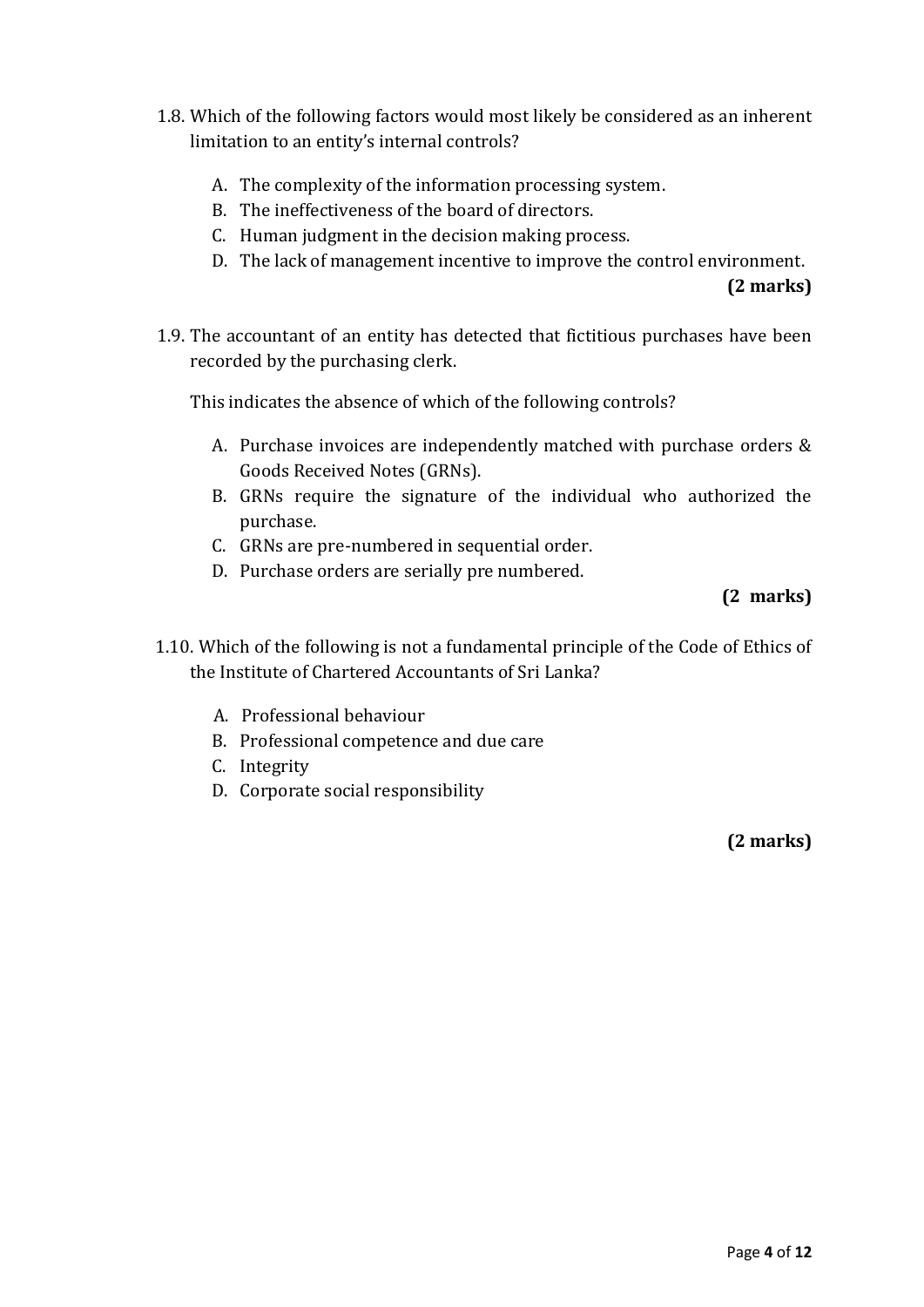**1(b):** You are required to write short answers to all questions with attention given to action verbs.

(Total 30 marks)

1.11. The management has adopted TARA framework for risk management.

#### **Required:**

**State** the appropriate risk management technique for each of the following risks identified by the management.

- i. Inclusion of ghost employees in the payroll system.
- ii. Destruction of factory due to landslide.
- iii. Theft of cash by employees.

**(3 marks)**

1.12. Following a spot check on inventory, the management of an entity has identified deficiencies in some items compared to the bin card balances.

| Required:                                                             |           |
|-----------------------------------------------------------------------|-----------|
| <b>List</b> three $(03)$ possible reasons for inventory deficiencies. |           |
|                                                                       | (3 marks) |

1.13. 'Preparing a bank reconciliation' is a critical arithmetical and accounting control.

# **Required:**

List three (03) items that may be found in bank reconciliations other than the cash book balance and the bank statement balance.

**(3 marks)**

1.14. 'Application controls' are those controls that pertain to the scope of individual business processes or application systems, including data edits, separation of business functions, balancing of processing totals, transaction **(3 marks)** logging, and error reporting.

## **Required:**

**List** three (03) types of application controls.

**(3 marks)**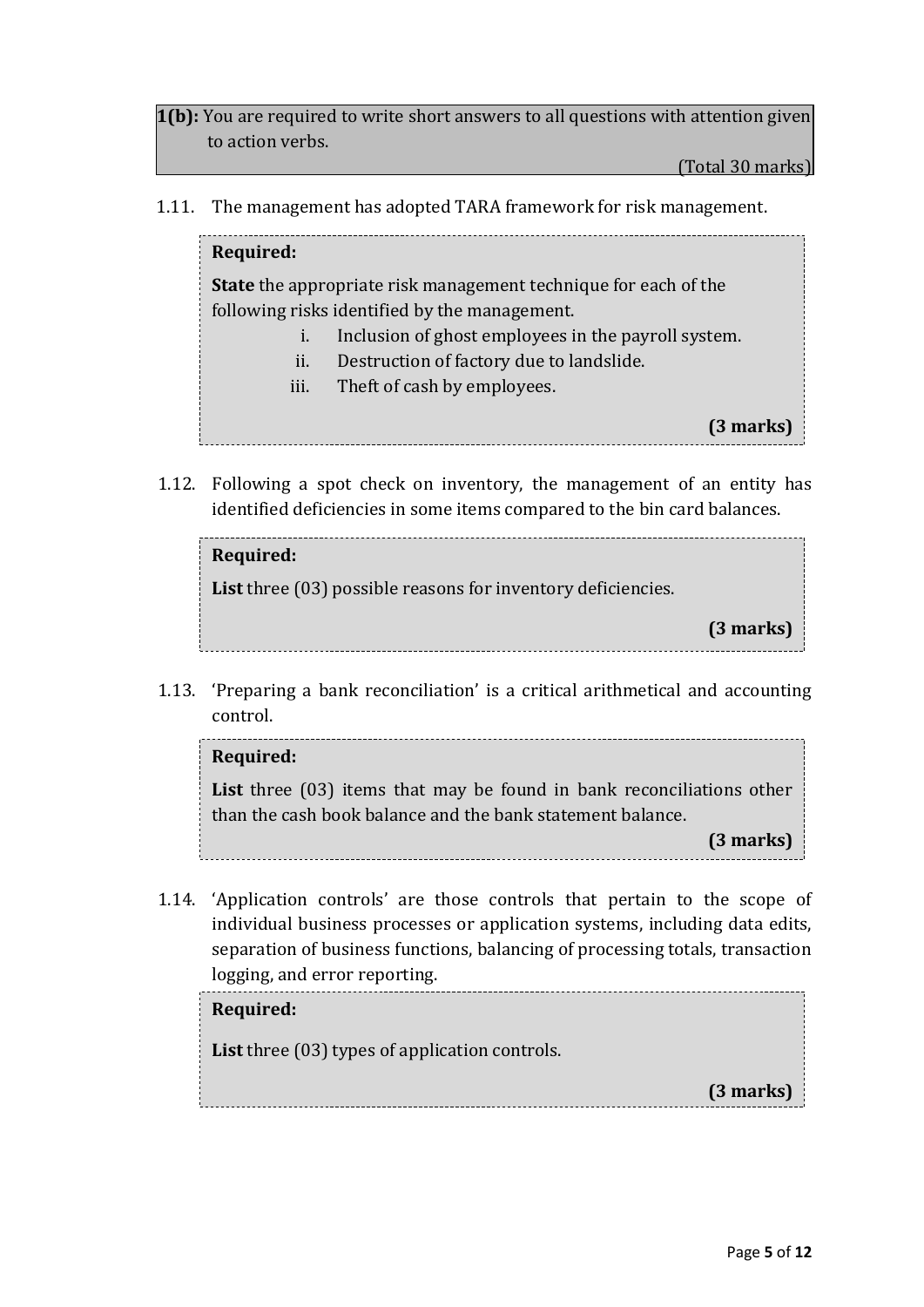1.15. Salaries & wages represent a major cost element for many business organisations. Consequently, significant business risks may be associated with the payroll management process.

# 1.16. Fixed asset management is important to safeguard the fixed assets owned **Required: List** three (03) business risks in the payroll management process. **(3 marks)**

- by business organisations. **Required: State** one (01) implication of following control deficiencies in relation to fixed asset management: i. Unique asset code has not been assigned to some assets in the Fixed Assets Register (FAR) ii. Fixed Assets Register (FAR) does not reconcile with the general ledger iii. Furniture and office equipment had been included in capital work in progress for more than 3 months **(3 marks)**
- 1.17. Managers require both internal and external information to make informed business decisions and report externally. The quality of the information system is a key factor in this aspect of internal control. **(3 marks)**

# **Required:**

List three (03) types of information systems that may be used by companies to achieve this objective.

**(3 marks)**

1.18. Within the governance structure of a company, there may be several committees set up by the board of directors for monitoring particular aspects of the company's affairs.

# **Required:**

**Identify** three (03) such committees that may be set up by the board.

**(3 marks)**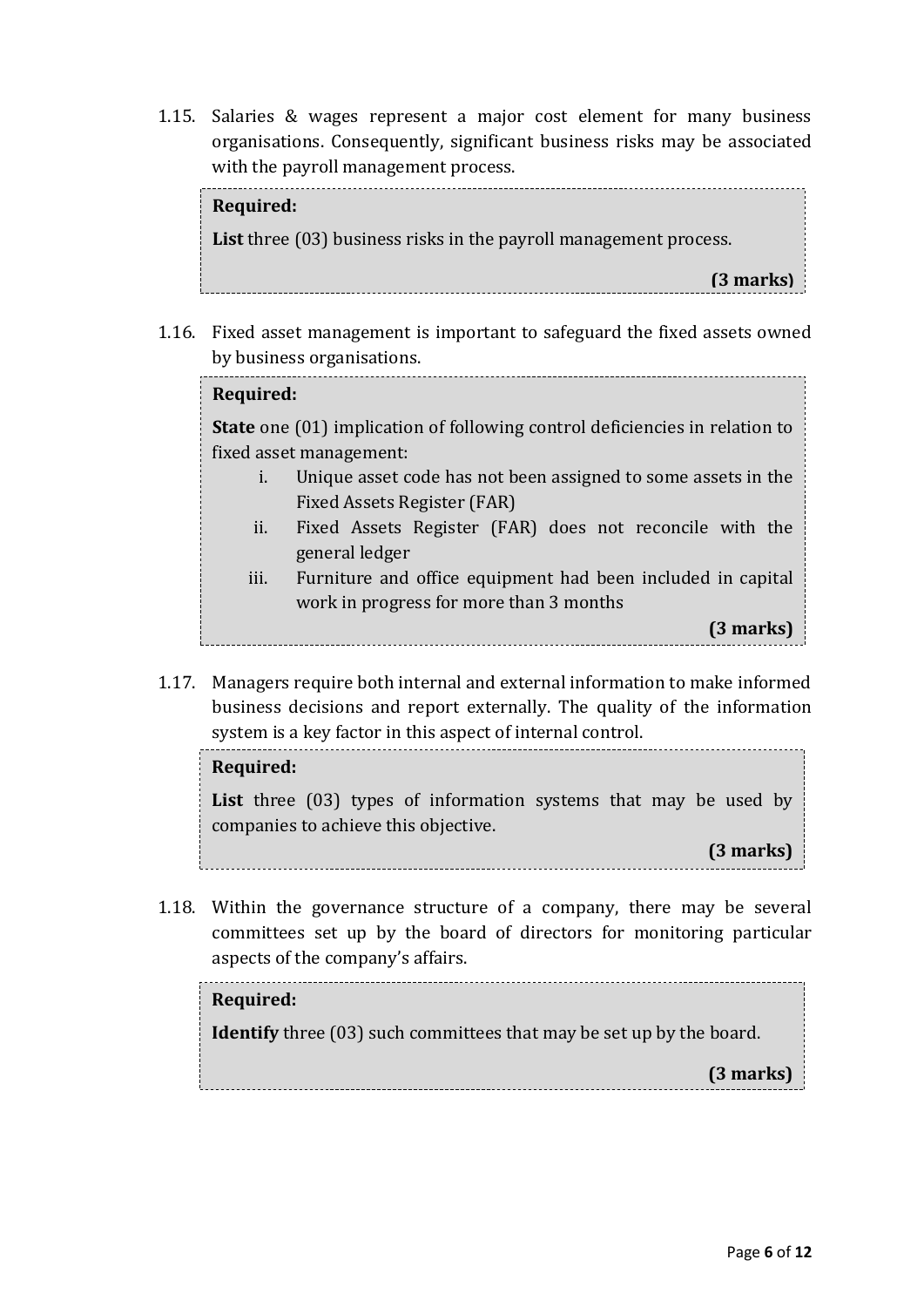1.19. Assurance engagements are said to have a three party relationship.



1.20. An auditor cannot obtain absolute assurance because there are inherent limitations in an audit that affects the auditor's ability to detect material misstatements.

| Required:                                             |             |
|-------------------------------------------------------|-------------|
| <b>Identify</b> three (03) such inherent limitations. |             |
|                                                       | $(3$ marks) |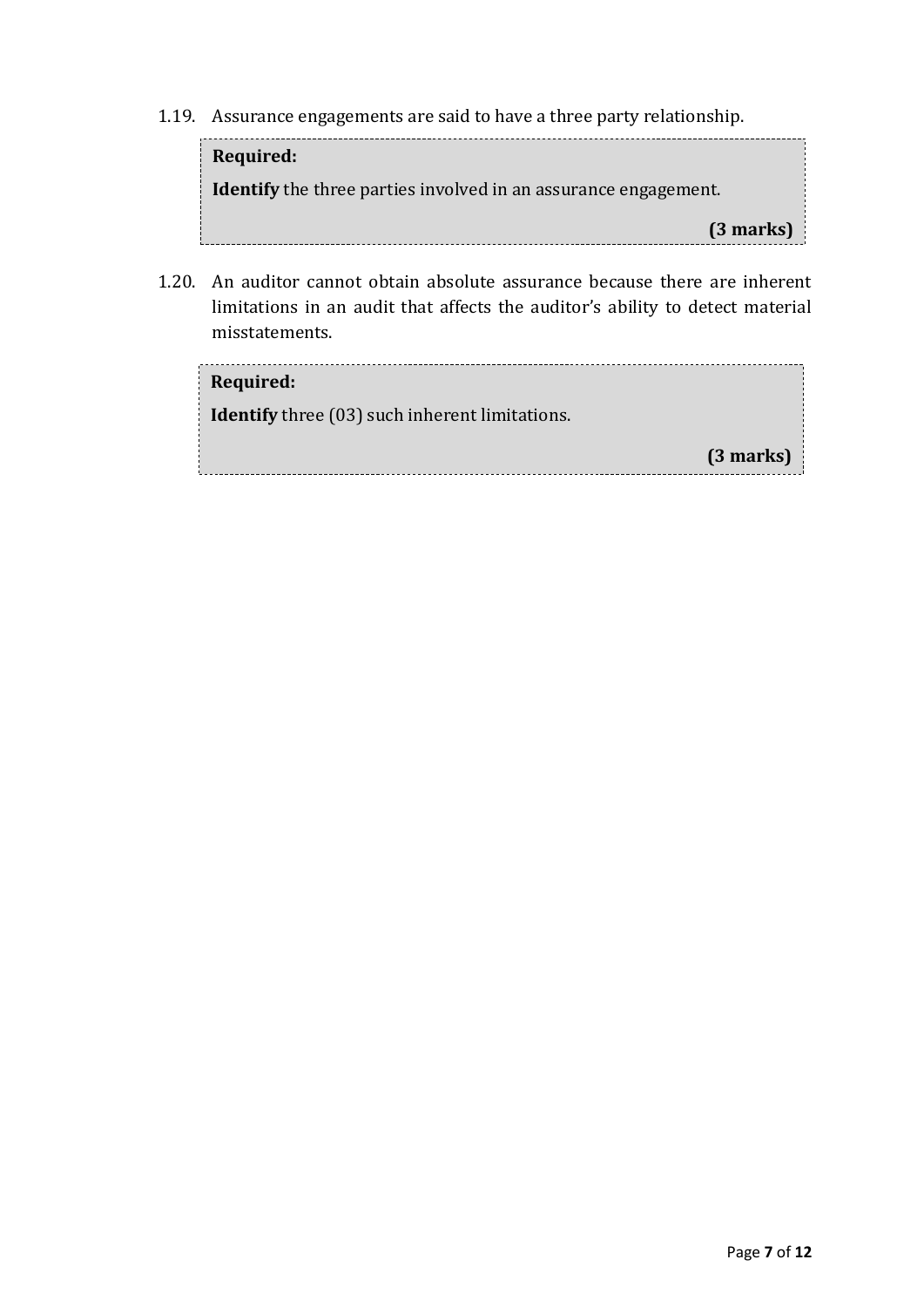# **SECTION 2**

*Three out of the four questions should be answered. Total marks for Section 2 is 30 marks. Recommended time for the section is 54 minutes*.

#### **Question 02**

You are the accountant in a newly established business organisation. The company has recently recruited three school leavers as accounts assistants.

The managing director has requested you to conduct an induction session for the recruits covering the basic areas of the accounting function of the company. He further requested you to prepare brief notes to be given to the accounts assistants.

#### **Required:**

- 1. **Identify** the point at which each of the following documents are generated. (Example: Payment voucher is raised at the point of making a payment by cheque.)
	- i. Cash / cheque receipt
	- ii. Petty cash voucher
	- iii. Journal voucher
	- iv. Sales invoice
	- v. Goods received note
	- vi. Purchase order
	- vii. Delivery note
	- viii. Material requisition note
	- ix. Withholding tax deduction certificate on interest income
	- x. Credit note

## **( <sup>1</sup>/<sup>2</sup> mark x 10 = 5 marks)**

2. **State** the main use of the following documents/terms used by an exporter:

- i. Bill of lading
- ii. CUSDEC
- iii. INCOTERMS
- iv. Shipping guarantee

**(1 <sup>1</sup>/<sup>4</sup> mark x 4 = 5 marks)**

**(Total 10 marks)**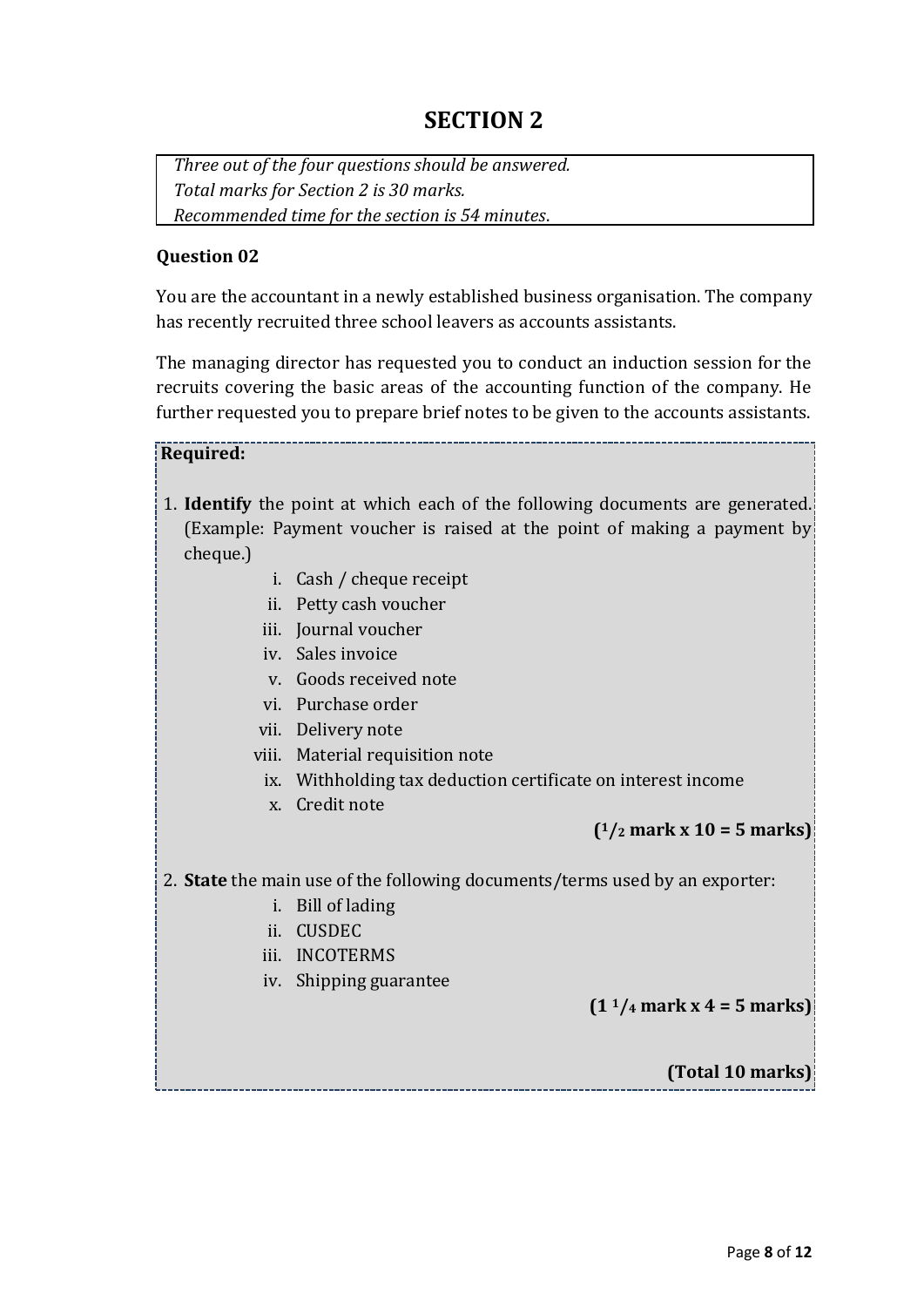# **Question 03**

You are the auditor of Toyland, a limited liability company which manufactures and sells small toys through its own shop.

The company is managed by the owner, Mr. Kumara, and two assistants. Mr. Kumara authorises important transactions such as wages and large payments. One assistant maintains the payable ledger and inventory, and also pays suppliers. The other assistant handles billing, collection and banking. Due to other commitments, Mr. Kumara visits the office only once a week.

All sales are made on cash basis and the following figures are extracted from the annual financial statements provided for the audit.

|              | <b>Rs. '000</b> |
|--------------|-----------------|
| Turnover     | 36,253          |
| Gross profit | 20,761          |
| Depreciation | 1,120           |
| Wages        | 2,678           |
| Inventory    | 7,334           |
| Cash at bank | 5,542           |

You are planning the audit of Toyland and are considering using the following procedures for gathering audit evidence.

- i. Inquiry
- ii. Inspection
- iii. Observation
- iv. Recalculation
- v. Analytical procedures

## **Required:**

- 1. **Explain** the use of each of the above procedures in gathering audit evidence. **(5 marks)**
- 2. **State** one (01) example of each of the above procedures for the audit of Toyland.

**(5 marks)**

**(Total 10 marks)**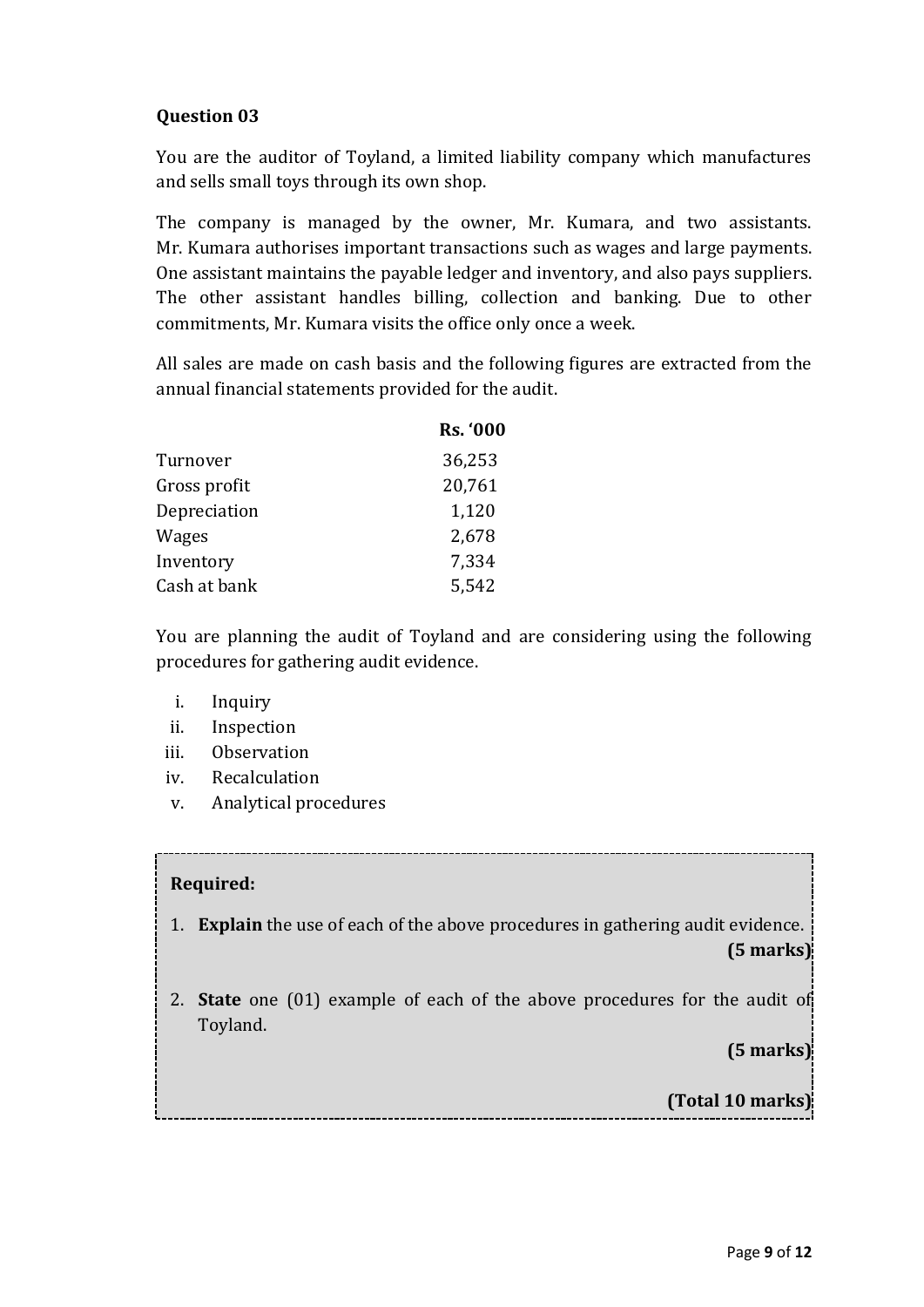# **Question 04**

Saman's employer has called for tenders to contract the construction of a new factory building. The closing date for submitting tenders was  $1<sup>st</sup>$  of December at 5 p.m. However due to unavailability of the members of the tender committee, opening of tenders was postponed to 9 a.m. on 2nd December. All quotations submitted were put into a box that was sealed at 5 p.m. on  $1<sup>st</sup>$  December and was kept under Saman's custody. On 2nd of December around 8 a.m. Saman's brother called Saman and informed him that due to an oversight, his employer could not submit the quotation on the due date. Saman's brother requests him to somehow insert their quotation before opening of quotations.

|    | Required:             |                                                                        |              |  |  |  |
|----|-----------------------|------------------------------------------------------------------------|--------------|--|--|--|
|    |                       | <b>Discuss</b> the above incident with reference to ethics and values. | $(5$ marks)  |  |  |  |
| 2. |                       | <b>Explain</b> the following terms with reference to ethics and values |              |  |  |  |
|    | 1.                    | Integrity                                                              |              |  |  |  |
|    | $\blacksquare$<br>11. | Confidentiality                                                        |              |  |  |  |
|    | 111.                  | Independence                                                           |              |  |  |  |
|    |                       |                                                                        | $(5$ marks): |  |  |  |
|    |                       |                                                                        |              |  |  |  |
|    | (Total 10 marks)      |                                                                        |              |  |  |  |

## **Question 05**

You have been recruited as the accounts executive in-charge of payroll at Anupama Garments Private Limited (AGPL). AGPL has around 5,000 people working in the factory. The factory workers' wages are calculated at a daily rate per an eight-hour working day. Sunimal is the payroll clerk responsible for the payroll. Wages Board Ordinance and Shop and Office Employee Act governs the working hours and labour regulations.

Each new recruit is issued with a barcode which is used to mark the attendance, and attendance is captured by Pay Time software. The attendance system generates absenteeism reports, OT report and invalid SWIP reports. Sunimal clears invalid SWIPs by informing the relevant employees.

Payroll is calculated by Paymaster, an internally developed software by uploading the attendance details. Once the payroll is processed, a bank file is automatically generated. Sunimal forwards the bank file to the bank and the respective employee's bank account will be automatically credited with their net pay. Only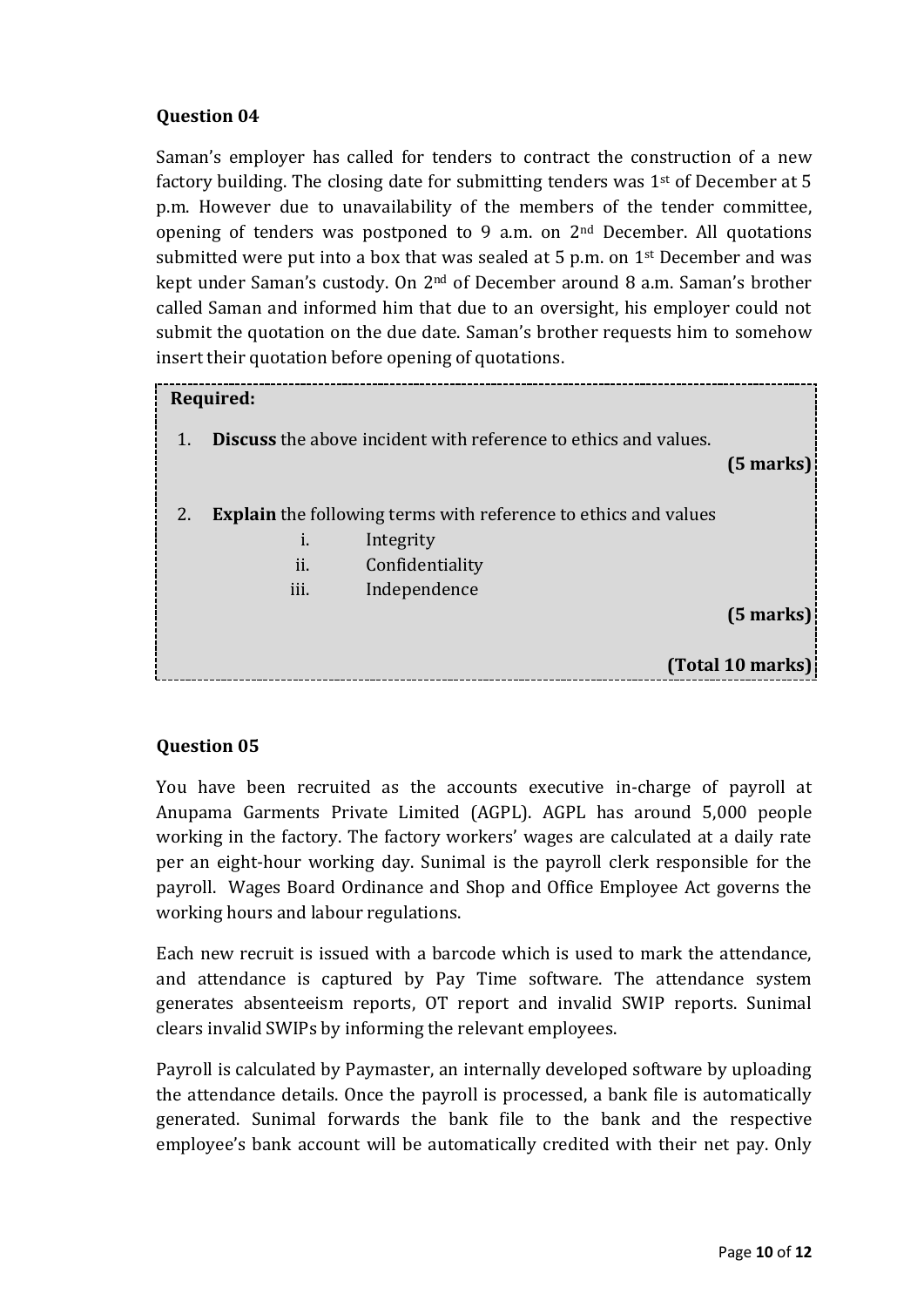Mr. Jagath, HR manager, and Sunimal have full access to the attendance system, payroll master data and payroll calculation programs in the system.

A recent audit conducted by internal audit has revealed the following alleged frauds in payroll:

- i. Processing the salary for resigned employees and their payment mode had been changed from bank to cash.
- ii. Salary calculated for resigned employees had been included in the unclaimed wages schedule. Most of these unclaimed salaries had been subsequently misappropriated by forging the signatures of the correct employees.
- iii. Unusual OT payments for some employees. There had been employees who were paid for more than 24 hours of OT per day.

# **Required:**

1. **Explain** five (05) internal control deficiencies in attendance capturing, payroll calculation and payroll payments which would have contributed to the above fraudulent activities.

# **(5 marks)**

2. **List** one (01) control each that should be in place to overcome the deficiencies you identified in (1) above.

**(5 marks)**

**(Total 10 marks)**